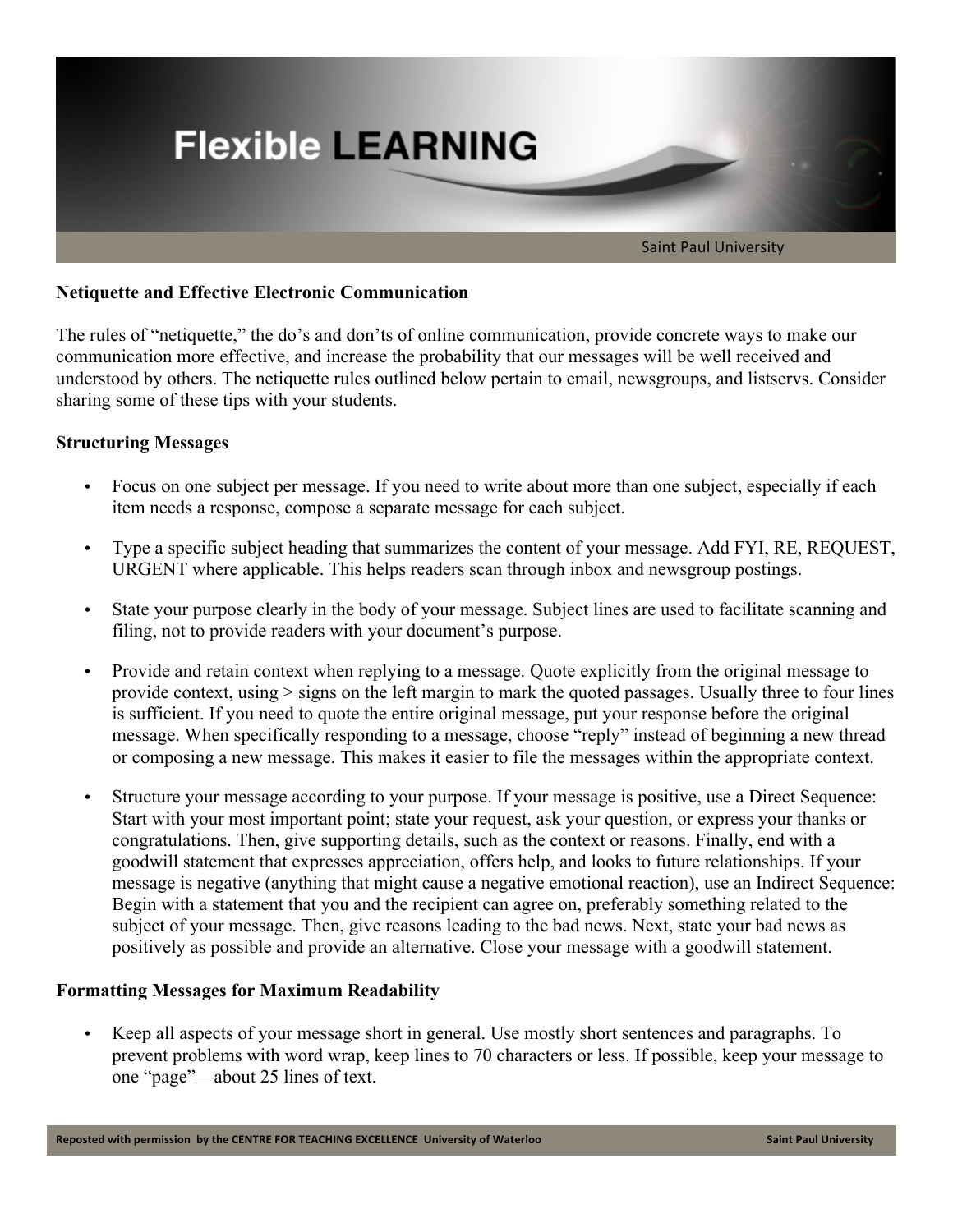- Avoid using formatted text (e.g. HTML, RTF). It is not compatible with all servers/email clients. If you need to send something with special formatting, attach it to the message.
- If providing a URL in your message, preface it with http://. Most software packages use this prefix to recognize a web address and will create a hotlink that can be clicked right from the message.
- Present your material graphically. Readers tend to scan rather than read onscreen text. Use subheadings, keywords, and bulleted/numbered lists. Put a blank line between paragraphs.
- Remember that salutations are less formal than in paper communication. Address your readers as you would address them in person. In most cases, "Dear [Name]" or "[Name]" is sufficient. You can omit the salutation altogether, particularly if the message is going to a group of people, but be aware that no salutation can make a message abrupt and impersonal. It also creates extra confusion if you accidentally send a message to the wrong address.
- Create an appropriate electronic signature. Strive for five lines or less. Include your name, email address, title and company name if applicable. If you include a quote, keep it short, and make it reflect yourself. Be thoughtful about what you include, since your signature conveys something of your personality, not just your contact information.
- Consider using special characters and formatting to convey emotion and tone. Use asterisks (\*important\*), upper case letters (AAHH!), punctuation (um…), and white space (I can't do this) appropriately. Be familiar with at least the basic emoticons but use them sparingly. Avoid upper case unless you want to shout and excessive punctuation (e.g., I love that idea!!!!!).
- Use common abbreviations and acronyms. Short forms common to the English language (e.g., FYI, BTW) are appropriate. Don't use those that will confuse your reader (e.g., THSTAAFL – "There's no such thing as a free lunch!").
- Check all messages before sending. Use your spell-checker or grammar-checker.
- With large attachments, consider whether the recipients can handle them. Do they have the right software? Do they have enough disk space? If you are uncertain, send an initial message to ask permission.

#### **Remembering the human side**

Maintain recipients' privacy. With email, use the blind carbon copy (BCC) field when sending a message to multiple recipients (unless you have obtained permission from these people to publish their addresses). Don't forward a message without the author's permission.

• If you receive an aggravating message, do not respond immediately. If possible, ignore the message. If you must reply, take time to calm down before writing a courteous reply. If you're not sure whether your response is appropriate, save it and read it over later.